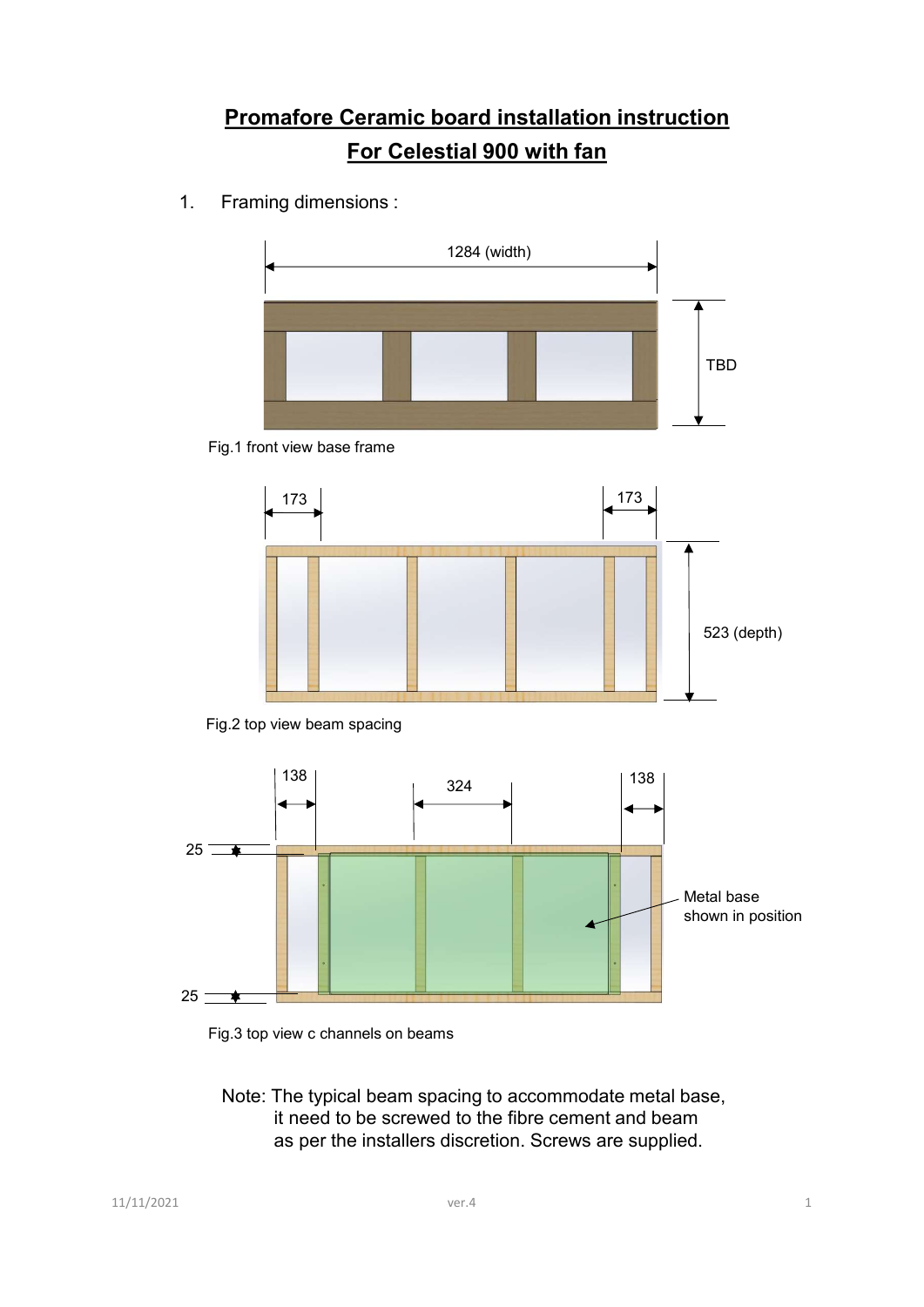# **Promafore Ceramic board installation instruction<br>For Celestial 900 with fan**<br>ace 6mm fibre cement sheeting on top of the base For Celestial 900 with fan

2. Place 6mm fibre cement sheeting on top of the base.



3. Screw the metal base into position



4. Place the appliance on to the metal base, it should be equal distance to both the left and right edge of the base frame. Front of the appliance should be flush to the front of the frame.

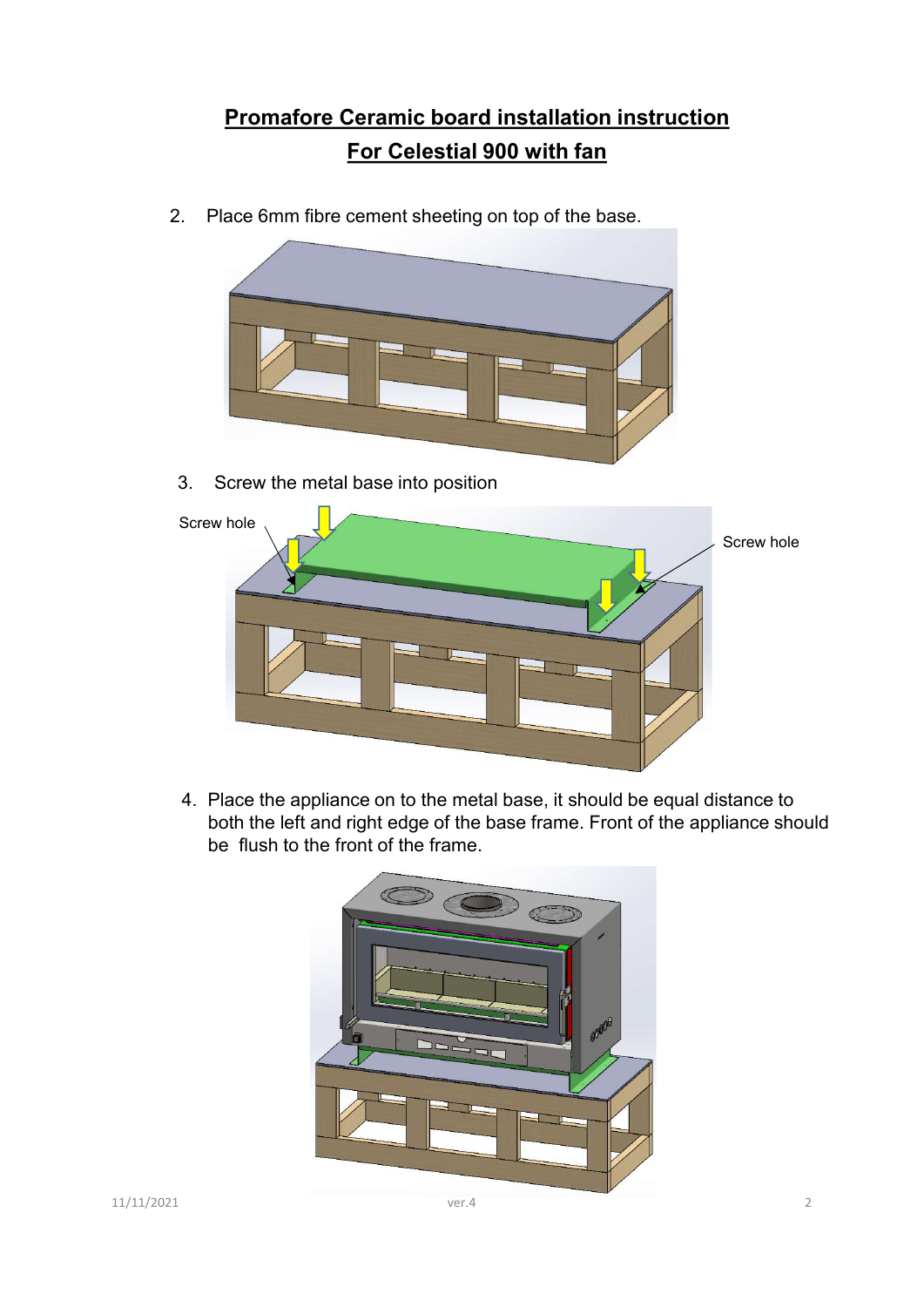# **Promafore Ceramic board installation instruction<br>For Celestial 900 with fan**<br>Attach the rear spacers to the rear of the firebox with self tapping For Celestial 900 with fan

5. Attach the rear spacers to the rear of the firebox with self tapping screws provided. The rear spacers must not be installed lower than horizontal bottom edge of the firebox.



6. Using high temperature silicone and self tapping screws, add the 50x50mm support angles onto the rear panel. The support angles should sit flush with the outside and bottom edges of the rear panel. Place the assembled boards flush with the back edge of the frame and 40mm from the left and right edges of the frame. Push the appliance back until the rear spacers touch the back board.

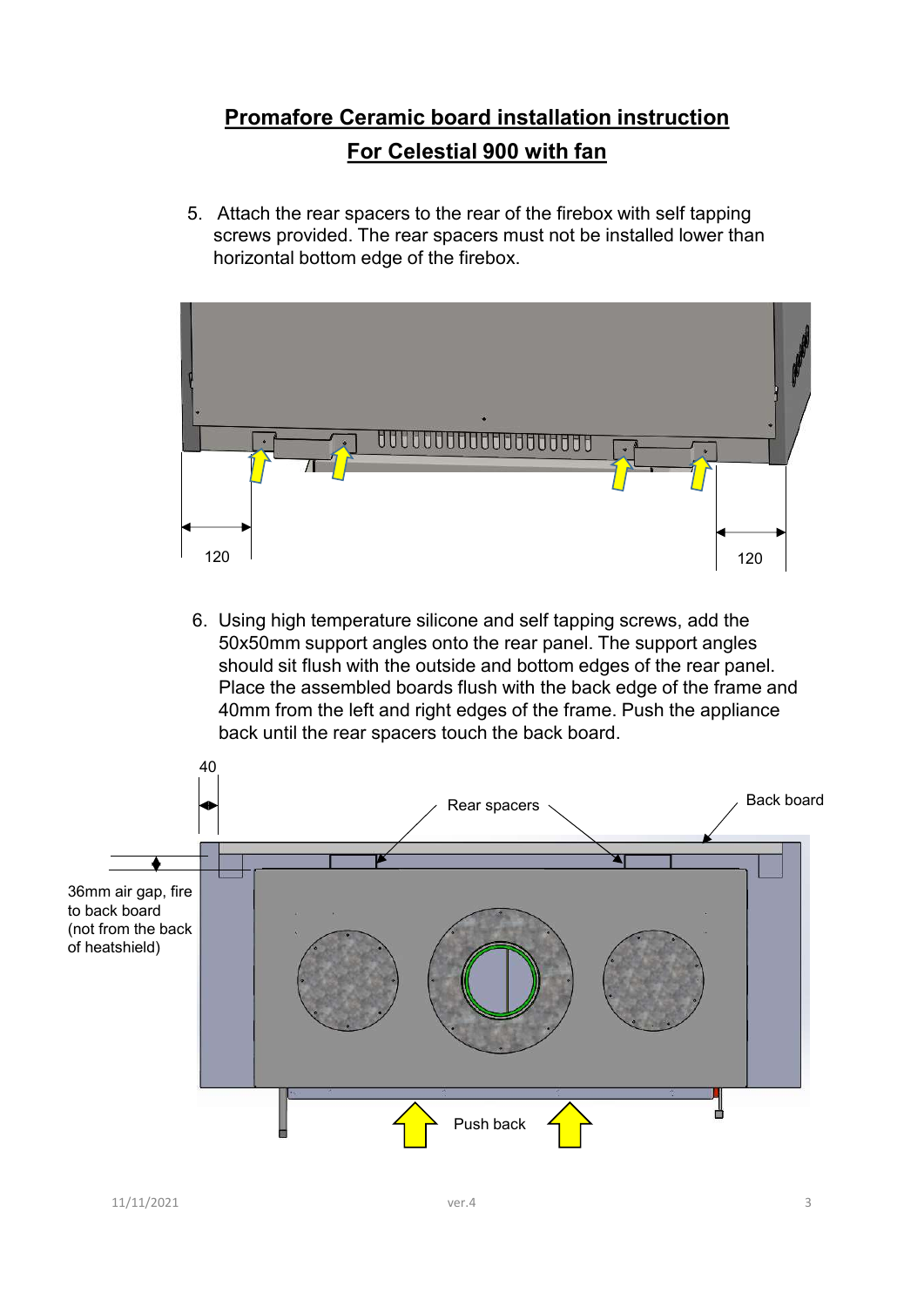

7. The left and right side panels can now be installed with high temperature silicone and screws to fasten onto 50x50mm rear angles. The side panel back edges should be level to the outer face of the rear board.

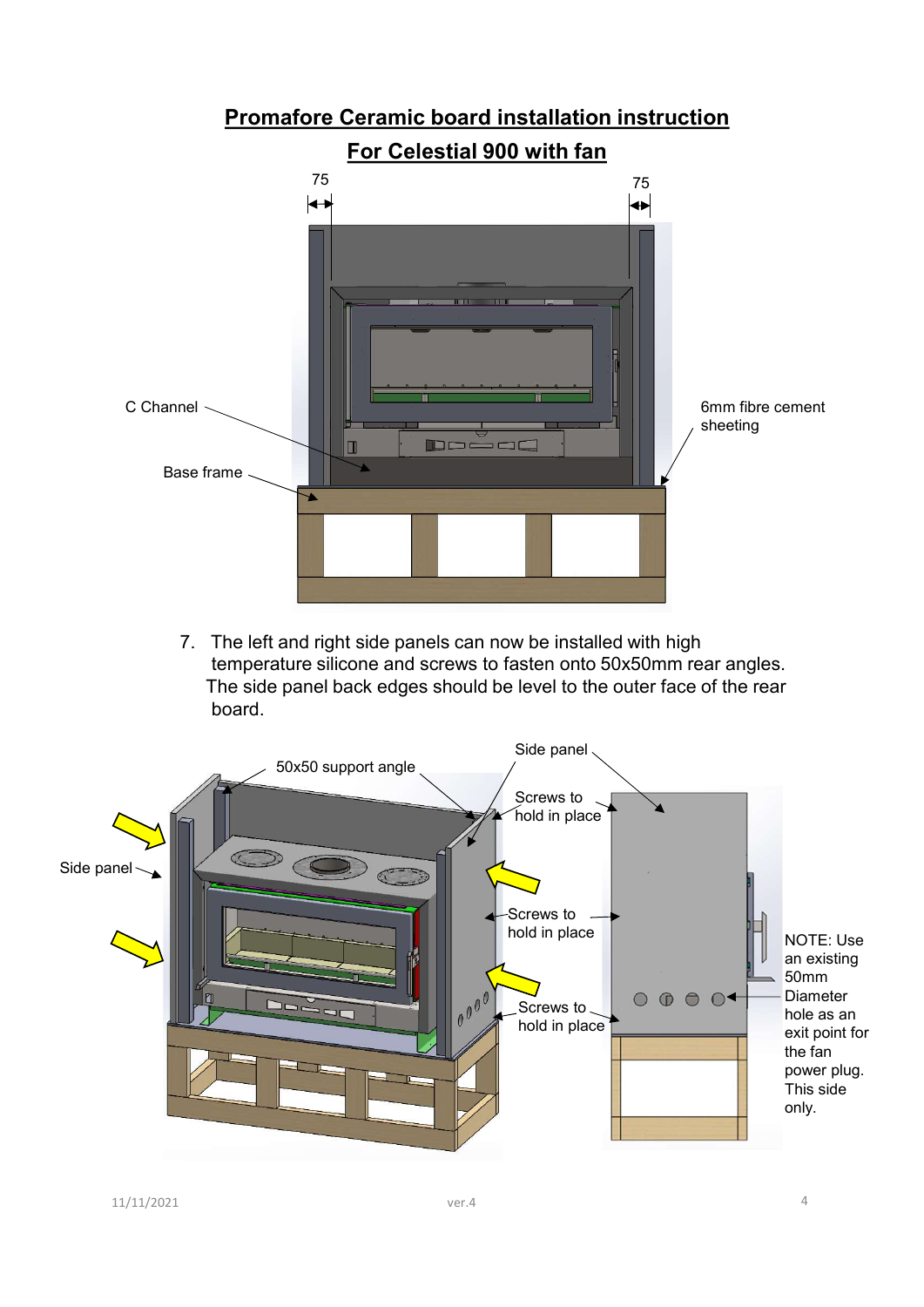# Promafore Ceramic board installation instruction<br>
For Celestial 900 with fan For Celestial 900 with fan

8. 50x50mm support angles to be fitted to the rear face of the front panel finishing flush to the edge on both the left and right hand sides. It also needs to be flush to the bottom edge of the front panel. Use high temperature silicone and screws to fix in place.



9. Use high temperature silicone and screws to fix the front panel in place. The front panel must be flush to the front and bottom edges of the side panels when installed.

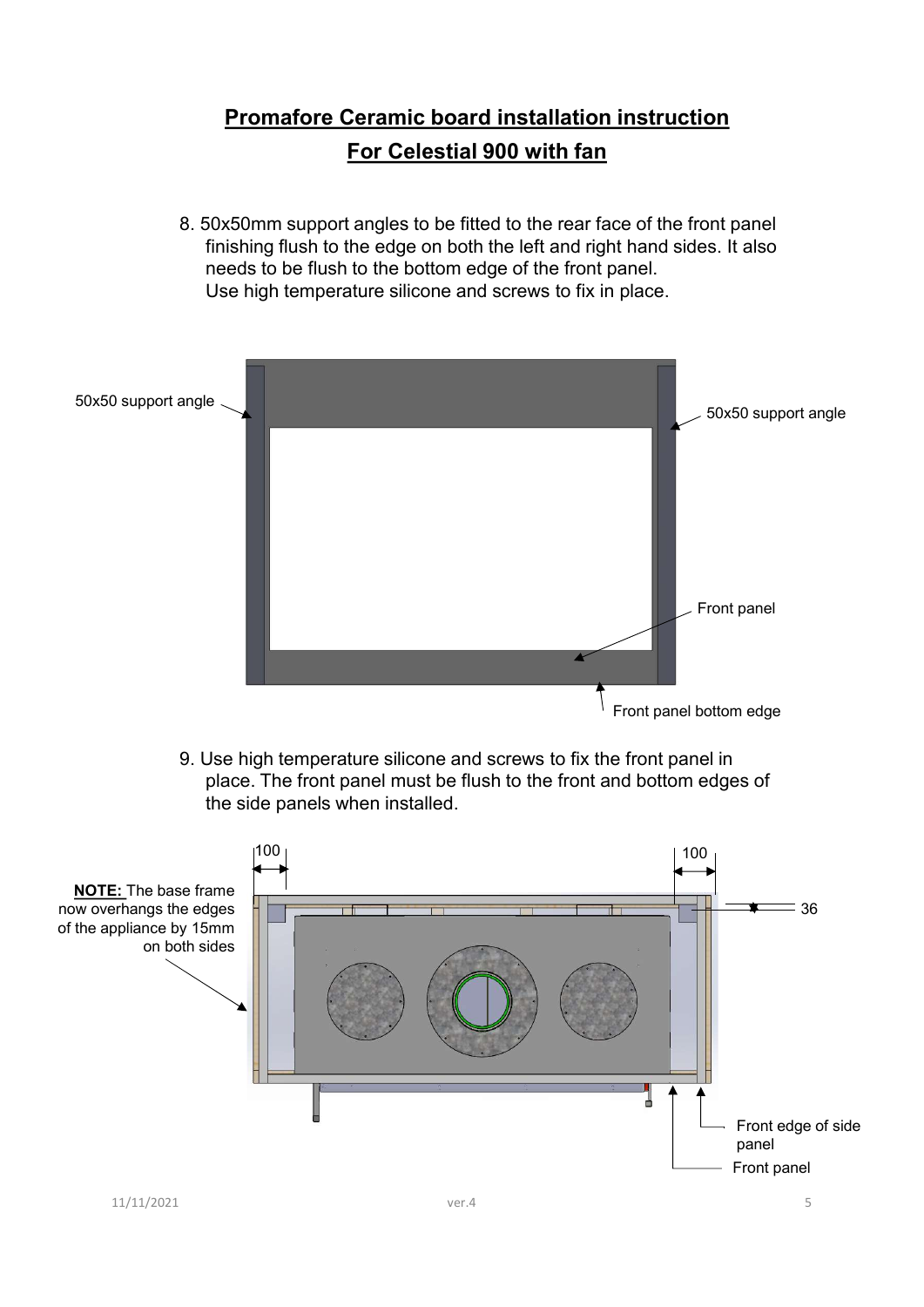# **Promafore Ceramic board installation instruction<br>For Celestial 900 with fan**<br>8" to 10" spigot to the fire. Use existing hole on the fire as a For Celestial 900 with fan

10. Install 8" to 10" spigot to the fire. Use existing hole on the fire as a guide for positioning. Use Tek screws to attach the spigot assembly to the fire.



Fig.16 Spigot assembly attachment

11. install the top board, making sure the hole for the flues lines up in the correct position. Fix with high temperature silicone. The top board should be flush to every board in the assembly upon installation.



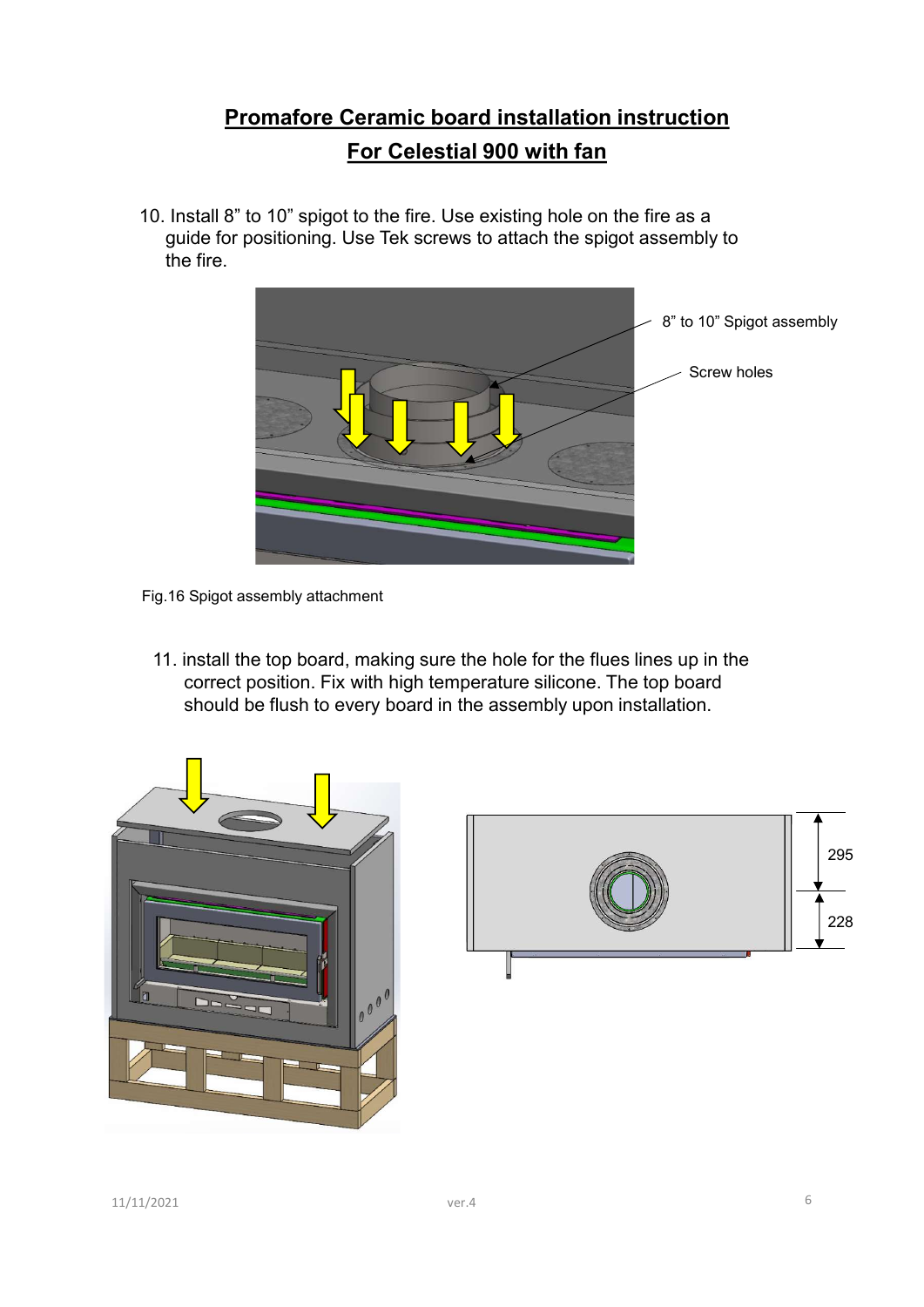# **Promafore Ceramic board installation instruction<br>For Celestial 900 with fan** For Celestial 900 with fan

12. Timber frame side can now be built to ceiling height allowing a 15mm



Fig.19 timber frame and sheeting

- 13. Front face horizontal supports need to be steel and wall lining needs to<br>to be fire rated fibre cement sheeting minimum 9mm. Thickness<br>or 13mm Fyrecheck.<br>14. Side and front sheeting to go over non-com zero clearance b 13. Front face horizontal supports need to be steel and wall lining needs to to be fire rated fibre cement sheeting minimum 9mm. Thickness or 13mm Fyrecheck.
	- 14. Side and front sheeting to go over non-com zero clearance box and finish flush with internal width and height of box, the trim will cover the remaining box.
	- NOTE: make sure electricity is supplied for fan cord to plug into. The fan cord exits from the left hand side of the unit.